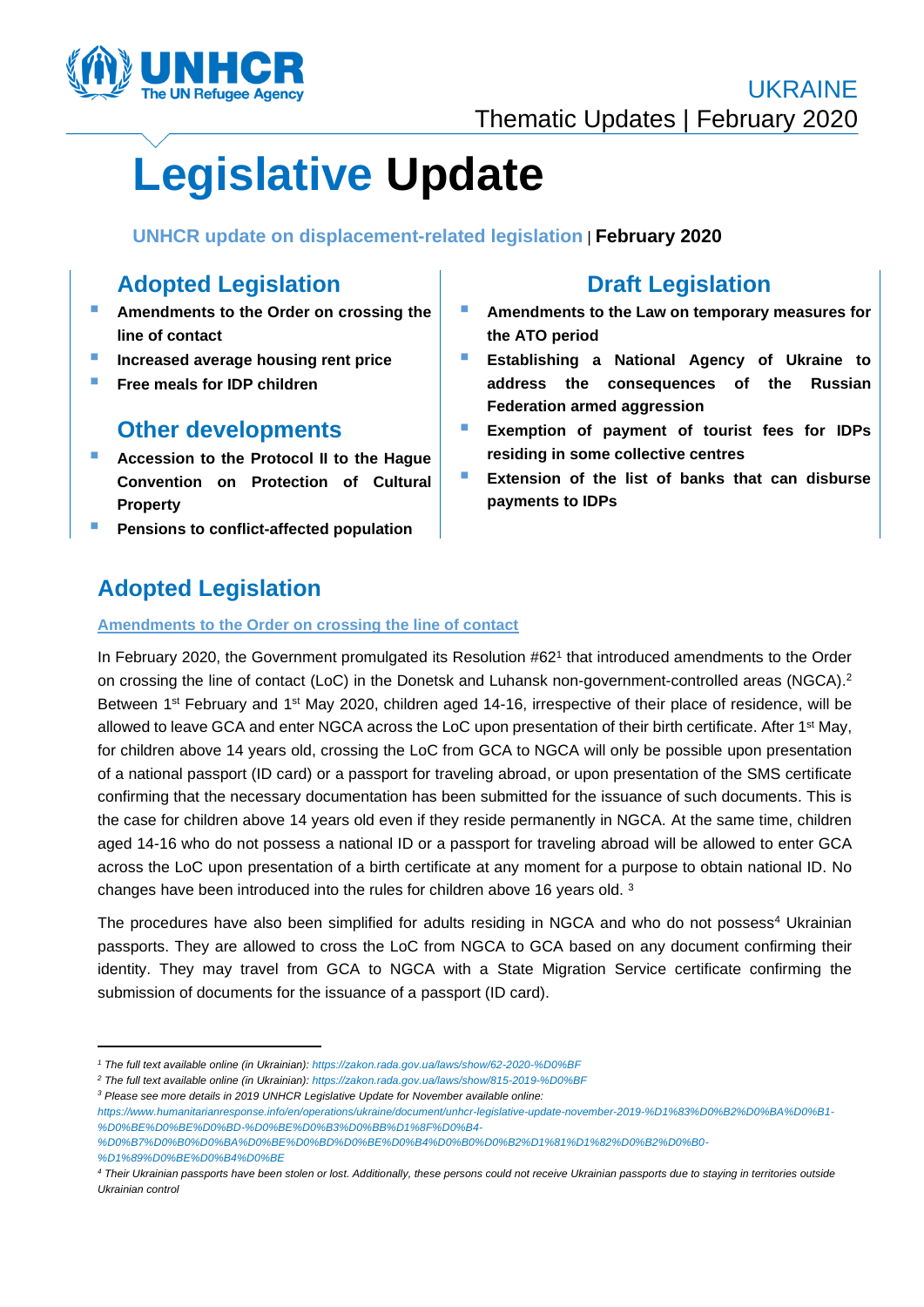

## **Increased average housing rent price**

On 19 February, the Government adopted its Resolution #121<sup>5</sup> aimed at increasing the volume of the minimum income per household which would allow them to apply for social housing. Previously, the level of minimum income per family member established by the Government as a criterion to apply for social housing was so low that the cumulative generated income per household was usually higher than the minimum threshold. This situation was preventing most of the vulnerable households from applying for social housing. However, this change does not address the issue of the lack of social housing stock. The number of potential applicants will only rise. This resolution does not introduce any mechanism to augment the social housing stock, for instance through a re-classification procedure for some premises in the available housing stock or by envisaging the refurbishment of worn out premises.

## **Free meals for IDP children**

On 18 February 2020, the President signed the law #474-IX<sup>6</sup> entitling IDP children to receive free meals in all types of educational facilities (kindergartens, schools, colleges and universities). First drafted in 2015, the initiative aimed to assist the newly displaced population to resolve some immediate humanitarian concerns. In 2020, in the phase of protracted displacement such an initiative does not contribute to reaching sustainability for the displaced population, as it is status based instead of needs based. Additionally, it can create disbalances in benefits in comparison to other categories of citizens of Ukraine and thus raising tensions among economically vulnerable and displaced population. Linking more benefits to IDP registration does not help ending displacement, but rather prolongs it. UNHCR would like to call on the government to build displacement related policies with a view of finding durable solutions for IDPs.

## **Draft legislation**

### **Amendments to the Law on temporary measures for the ATO period**

On 3 February, the draft law #2830<sup>7</sup> suggesting amendments to the Law on temporary measures during the Anti-Terrorist Operation (ATO) period was registered in the Parliament.

It proposes extending the temporary measures applicable during the ATO period to the Joint Forces Operation (JFO) period. As a reminder, the JFO period started on 30 April 2018<sup>8</sup> .

The draft law also suggests cancelling forfeits and interest rates under the credit and loan agreements concluded during the ATO/JFO period for individuals and legal entities remaining in or displaced from the ATO/JFO area. Displaced educational institutions should be temporary exempted from paying loan-related debts for the ATO/JFO period after the Ministry of Education confirms their displacement. The latter would require some additional steps from the Ministry of Education.

**Establishing a National Agency of Ukraine to address the consequences of the Russian Federation armed aggression** 

*<sup>5</sup> The full text available online (in Ukrainian)[: https://www.kmu.gov.ua/npas/pro-vnesennya-zmin-do-poryadku-viznachennya-velichini-oposeredkovanoyi-](https://www.kmu.gov.ua/npas/pro-vnesennya-zmin-do-poryadku-viznachennya-velichini-oposeredkovanoyi-vartosti-najmannya-orendi-zhitla-v-naselenomu-punkti-i190220-121?fbclid=IwAR1OYqh0tK36TRHfaL9c65jp5u9_rFMm8b55ldrAskCF_OJDZKPbueTCvWo)*

*[vartosti-najmannya-orendi-zhitla-v-naselenomu-punkti-i190220-121?fbclid=IwAR1OYqh0tK36TRHfaL9c65jp5u9\\_rFMm8b55ldrAskCF\\_OJDZKPbueTCvWo](https://www.kmu.gov.ua/npas/pro-vnesennya-zmin-do-poryadku-viznachennya-velichini-oposeredkovanoyi-vartosti-najmannya-orendi-zhitla-v-naselenomu-punkti-i190220-121?fbclid=IwAR1OYqh0tK36TRHfaL9c65jp5u9_rFMm8b55ldrAskCF_OJDZKPbueTCvWo) <sup>6</sup> The full text available online (in Ukrainian)[: https://zakon.rada.gov.ua/laws/main/474-IX](https://zakon.rada.gov.ua/laws/main/474-IX)*

*<sup>7</sup> The full text available online (in Ukrainian)[: http://w1.c1.rada.gov.ua/pls/zweb2/webproc4\\_1?pf3511=68028](http://w1.c1.rada.gov.ua/pls/zweb2/webproc4_1?pf3511=68028)*

*<sup>8</sup> Respective Presidential Order was adopted on 30 April 2018: [https://www.president.gov.ua/documents/1162018-24086.](https://www.president.gov.ua/documents/1162018-24086) Please see more details in 2018 UNHCR Legislative Update for April available online: [https://www.unhcr.org/ua/wp-content/uploads/sites/38/2018/05/2018-04-UNHCR-UKRAINE-Legislative-](https://www.unhcr.org/ua/wp-content/uploads/sites/38/2018/05/2018-04-UNHCR-UKRAINE-Legislative-Update-FINAL-EN.pdf)[Update-FINAL-EN.pdf](https://www.unhcr.org/ua/wp-content/uploads/sites/38/2018/05/2018-04-UNHCR-UKRAINE-Legislative-Update-FINAL-EN.pdf)*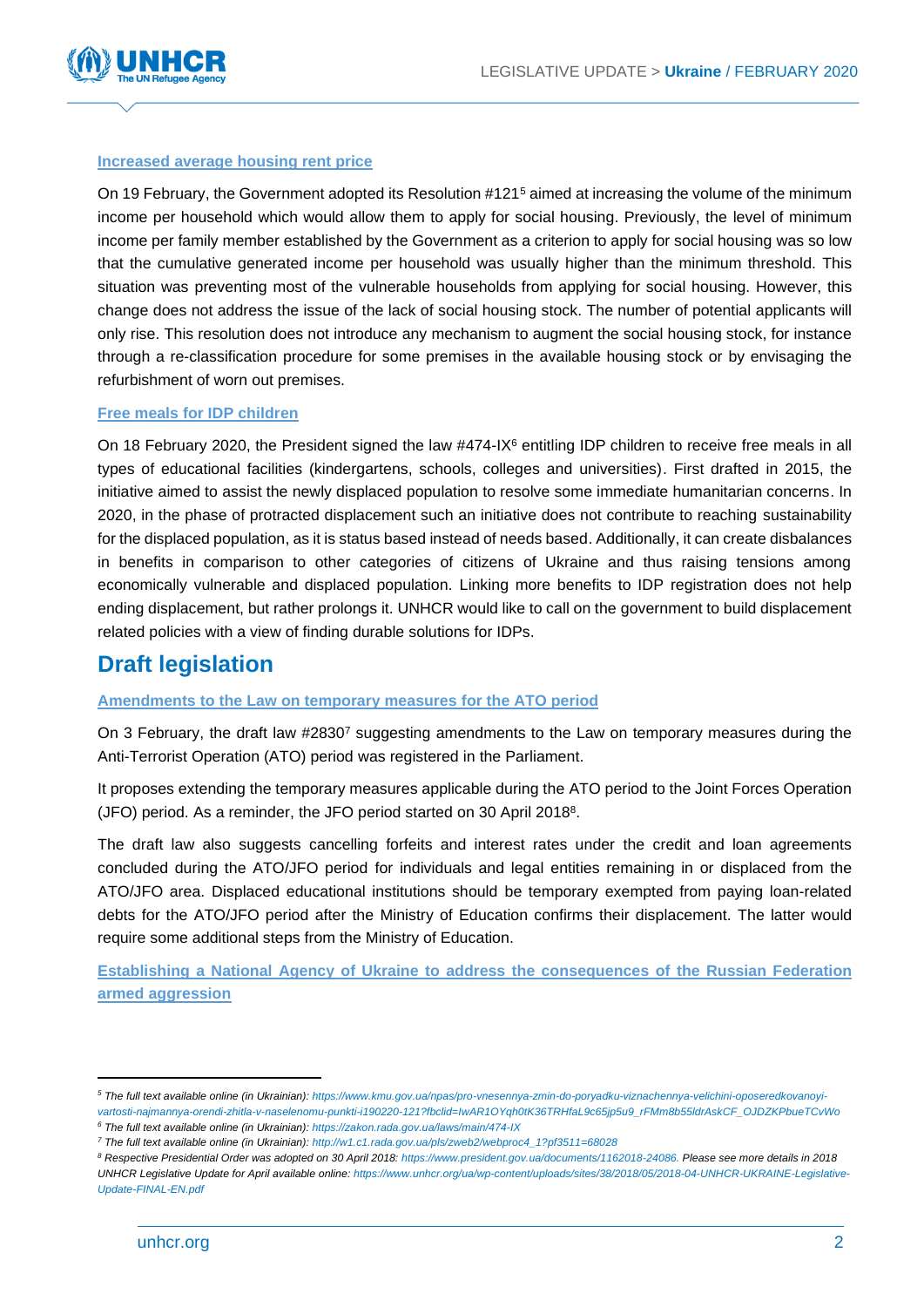

On 11 February, MP registered in the Verkhovna Rada the draft law #30579 suggesting to create the National Agency of Ukraine (the Agency) on addressing consequences of the Russian Federation armed aggression.<sup>10</sup> The Agency is to be coordinated by the Government and its main functions would encompass:

- unifying Ukraine's legal position on the Russian Federation armed aggression;
- **■** fulfilling a corresponding evidence database as well as a database on crimes against humanity and war crimes;
- **E** assessing the number of damages caused by the Russian Federation armed aggression to Ukraine, its citizens and legal entities;
- **E** preparing a draft consolidated claim to the Russian Federation to be approved by the Government.

The draft initiative will contribute towards identification of Ukraine's future position. However, it may duplicate the activity of the Inter-agency Commission on preparing the consolidated claim to the Russian Federation created in December 2018<sup>11</sup> as well as other state bodies involved in relevant international judicial and arbitral proceedings. It also does not identify any international body to which the claim will be submitted.

### **Exemption of payment of tourist fees for IDPs residing in some collective centres**

On 21 February, MPs registered the draft law #3103<sup>12</sup> that amends Article 268 of the Tax Code to exempt IDPs residing in collective centres from payment of a tourist fee. This initiative is necessitated by the fact that, currently<sup>13</sup> , the local authorities are collecting a tourist fee for persons staying in hotels and in other institutions of similar type. The tourist fee amounts to 0,5% of the minimum wage per day. <sup>14</sup> Some collective centres hosting IDPs with already limited resources are sanatoria or hotels bound by these regulations. This contributed to increase the level of vulnerability of IDPs residing in those centres and raising tensions with the owners of those institutions. This is a timely intervention that shall result in ensuring that the overall situation of IDPs in collective centres does not deteriorate further. However, UNHCR would like to remind that this should not be the only measure taken to support IDPs living in collective centres and there is a need to identify durable housing solutions for them.

#### **Extending the list of banks that can disburse payment to IDPs**

In mid-February,<sup>15</sup> the Ministry for Social Policy placed on its webpage, for public discussion, a suggestion to extend the list of banks that can pay pensions and social benefits to IDPs. The Ministry proposes that, apart from "Oshchadbank", other banks could be authorised to process state financed benefits for IDPS. The financial and administrative requirements are listed in the draft regulation. UNHCR welcomes this positive development which shall allow IDPs to chose among multiple bank institutions and reduce discrimination.

## **Other developments**

### **Accession to the Protocol II to the Hague Convention on Cultural Property**

On 4 February, the President registered in the Verkhovna Rada the draft law #0036<sup>16</sup> proposing Ukraine's accession to the Protocol II to the 1954 Hague Convention for the Protection of Cultural Property in the Event

*<sup>9</sup> The full text available online (in Ukrainian)[: http://w1.c1.rada.gov.ua/pls/zweb2/webproc4\\_1?pf3511=68126](http://w1.c1.rada.gov.ua/pls/zweb2/webproc4_1?pf3511=68126)*

*<sup>10</sup> The terminology is quoted from the official legal act and does not reflect UNHCR's position* 

*<sup>11</sup> Please see more details in 2018 UNHCR Legislative Update for December available online:<https://www.refworld.org/docid/5c5021647.html>*

*<sup>12</sup> The full text available online (in Ukrainian): [http://w1.c1.rada.gov.ua/pls/zweb2/webproc4\\_1?pf3511=68204](http://w1.c1.rada.gov.ua/pls/zweb2/webproc4_1?pf3511=68204)*

*<sup>13</sup> Following amendments to the Tax Code on 23 November 2018*

*<sup>14</sup> Since the current minimum wage is 4723 UAH per month, such "tourist fee" would constitute almost 24 UAH per day or over 700 UAH per month of stay in addition to any fees that residents of collective centers cover.*

*<sup>15</sup> The draft in Ukrainian is available[: https://www.msp.gov.ua/projects/545/](https://www.msp.gov.ua/projects/545/)*

*<sup>16</sup> The full text available online (in Ukrainian): [http://w1.c1.rada.gov.ua/pls/zweb2/webproc4\\_1?pf3511=68039](http://w1.c1.rada.gov.ua/pls/zweb2/webproc4_1?pf3511=68039)*